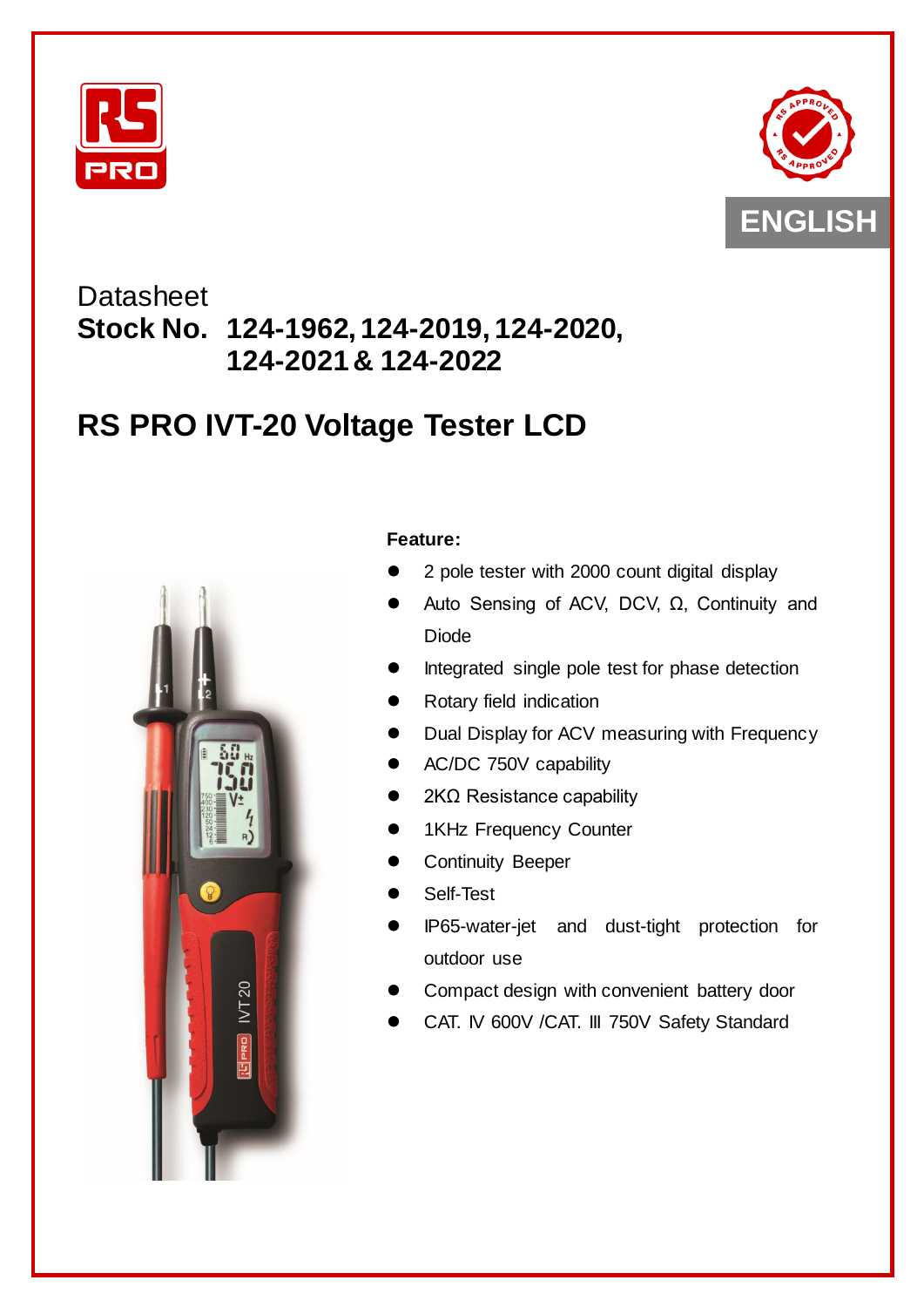**Specifications:** (All at 23℃±5℃, ≦80% R.H.)

## **Voltage Test**

| Range             | LCD<br>Resolution | Accuracy                                                           |
|-------------------|-------------------|--------------------------------------------------------------------|
| 12V~750V<br>AC/DC | 1V                | $AC: \pm (1.3\% + 5\text{dgt})$<br>$DC: \pm (1.0\% + 2\text{dgt})$ |

**Voltage detection:** Automatic **Polarity Detection: Full range Response Time:** <0.1s/BAR, <2s/RDG **Frequency Range:** DC, 45~65Hz

**Auto Power On:** >12V AC/DC

#### **Resistance Test**

| Range              | Resolution | Accuracy                  |
|--------------------|------------|---------------------------|
| 0~2~K <sub>O</sub> | 10         | $\pm (2\% + 2\text{dgt})$ |

# **Frequency Test**

| Range     | Resolution | Accuracy                    |
|-----------|------------|-----------------------------|
| 1Hz~999Hz | 1Hz        | $\pm (0.3\% + 5\text{dgt})$ |

#### **Continuity Test**

**Threshold:** <200Ω

#### **Diode Test**

**Range:** 0.3~0.9V **Resolution:** 0.1V **Overvoltage Protection:** 750V AC/DC